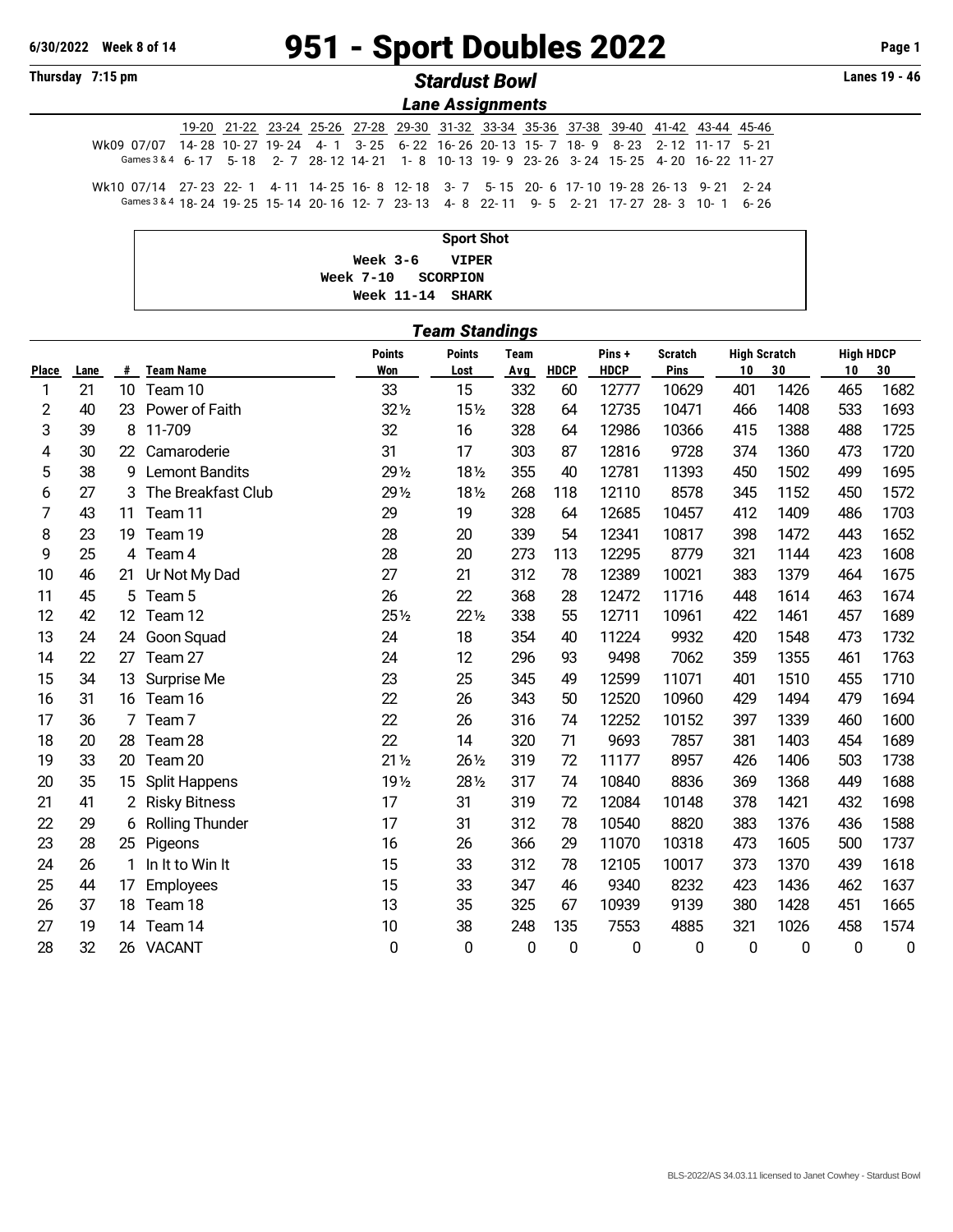## *Review of Last Week's Bowling.....*

|                    |                                               | <b>HDCP</b>       | <b>HDCP</b>          | <b>HDCP</b>                | <b>HDCP</b> | <b>HDCP</b>           | Last Wk                         |              |                  |                           |                       | <b>HDCP</b> | <b>HDCP</b> | <b>HDCP</b> | <b>HDCP</b>                 | HDCP                  | <b>Last Wk</b> |
|--------------------|-----------------------------------------------|-------------------|----------------------|----------------------------|-------------|-----------------------|---------------------------------|--------------|------------------|---------------------------|-----------------------|-------------|-------------|-------------|-----------------------------|-----------------------|----------------|
| Lanes              | <b>Team Name</b>                              | -1-               | $-2-$                | -3-                        | -4-         | Total                 | WON                             |              |                  | <b>Team Name</b>          |                       | $-1-$       | $-2-$       | $-3-$       | -4-                         | <b>Total</b>          | <b>WON</b>     |
| Set 1              |                                               |                   |                      |                            |             |                       |                                 |              |                  |                           |                       |             |             |             |                             |                       |                |
| 19-20              | Team 20                                       | 384               | 420                  |                            |             | 1714                  | 3                               | <-->         |                  | Camaroderie               |                       | 417         | 464         |             |                             | 1720                  | 4              |
| $21 - 22$          | Power of Faith                                | 405               | 414                  |                            |             | 1676                  | 3                               | <-->         |                  | Employees                 |                       | 376         | 367         |             |                             | 1607                  | $\overline{2}$ |
| 23-24              | Team 16                                       | 381               | 375                  |                            |             | 1485                  | 0                               | <-->         |                  | Team 10                   |                       |             | 465         |             |                             | 1682                  | 3              |
| 25-26              | Team 19                                       | 356               | 401                  |                            |             | 1572                  | 4                               | <-->         |                  | Team <sub>7</sub>         |                       |             | 379         |             |                             | 1489                  | 3              |
| $-1-0$             | <b>VACANT</b>                                 | 0                 | $\mathbf 0$          |                            |             | 0                     | 0                               | <-->         | Team 4           |                           |                       | 412         | 412         |             |                             | 1554                  | 5              |
| 29-30              | The Breakfast Club                            | 374               | 349                  |                            |             | 1501                  | 5                               | <-->         |                  | Ur Not My Dad             |                       | 332         | 366         |             |                             | 1441                  | 3              |
| $-1-0$             | Pigeons                                       | 354               | 479                  |                            |             | 1657                  | 3                               | <-->         | Team 12          |                           |                       | 417         | 452         |             |                             | 1689                  | 5              |
| 33-34              | Goon Squad                                    | 435               | 431                  |                            |             | 1732                  | 6                               | <-->         | Team 28          |                           |                       | 375         | 415         |             |                             | 1581                  | 3              |
| 35-36              | Surprise Me                                   | 404               | 400                  |                            |             | 1501                  | $\mathbf{1}$                    | <-->         | Team 27          |                           |                       | 440         | 415         |             |                             | 1763                  | 6              |
| 37-38              | In It to Win It                               | 384               | 364                  |                            |             | 1521                  | 3                               | <-->         | Team 11          |                           |                       | 363         | 398         |             |                             | 1615                  | 5              |
| 39-40<br>41-42     | Team 14                                       | O<br>$\Omega$     | $\Omega$<br>$\Omega$ |                            |             | $\Omega$<br>$\Omega$  | $\mathbf 0$<br>$\mathbf 0$      | <-->         | Team 5<br>11-709 |                           |                       | 430<br>367  | 377<br>420  |             |                             | 1604<br>1629          | 4<br>5         |
| 43-44              | Rolling Thunder                               | 414               | 409                  |                            |             | 1529                  | 3                               | <--><br><--> | Team 18          |                           |                       | O           | $\Omega$    |             |                             | $\Omega$              | $\pmb{0}$      |
| 45-46              | <b>Risky Bitness</b><br>Split Happens         | $\Omega$          | $\Omega$             |                            |             | $\Omega$              | $\mathbf 0$                     | <-->         |                  | <b>Lemont Bandits</b>     |                       | 436         | 425         |             |                             | 1569                  | 3              |
| Set 2              |                                               |                   |                      |                            |             |                       |                                 |              |                  |                           |                       |             |             |             |                             |                       |                |
|                    |                                               |                   |                      |                            |             |                       |                                 |              |                  |                           |                       |             |             |             |                             |                       |                |
| 19-20<br>$21 - 22$ | <b>Risky Bitness</b><br><b>Lemont Bandits</b> |                   |                      | 339<br>356                 | 367<br>352  | 1529<br>1569          | 3<br>3                          | <--><br><--> | Team 19          | Goon Squad                |                       |             |             | 405<br>456  | 410<br>410                  | 1572<br>1732          | 4<br>6         |
| 23-24              | The Breakfast Club                            |                   |                      | 373                        | 405         | 1501                  | 5                               | <-->         | Team 18          |                           |                       |             |             |             | $\Omega$<br>$\Omega$        | $\Omega$              | $\mathbf{0}$   |
| 25-26              | 11-709                                        |                   |                      | 442                        | 400         | 1629                  | 5                               | <-->         | Team 10          |                           |                       |             |             | 436         | 372                         | 1682                  | 3              |
| $-1-0$             | Team 28                                       |                   |                      | 375                        | 416         | 1581                  | 3                               | <-->         |                  | <b>Split Happens</b>      |                       |             |             |             | $\Omega$<br>$\Omega$        | $\Omega$              | $\pmb{0}$      |
| 29-30              | Team 16                                       |                   |                      | 340                        | 389         | 1485                  | 0                               | <-->         | Team 11          |                           |                       |             |             | 405         | 449                         | 1615                  | 5              |
| 31-32              | Power of Faith                                |                   |                      | 379                        | 478         | 1676                  | 3                               | <-->         | Team 20          |                           |                       |             |             | 407         | 503                         | 1714                  | 3              |
| 33-34              | <b>Rolling Thunder</b>                        |                   |                      | $\Omega$                   | $\Omega$    | $\Omega$              | $\mathbf 0$                     | <-->         |                  | In It to Win It           |                       |             |             | 363         | 410                         | 1521                  | 3              |
| 35-36              | Team 12                                       |                   |                      | 372                        | 448         | 1689                  | 5                               | <-->         | Team 14          |                           |                       |             |             |             | $\Omega$<br>$\Omega$        | $\Omega$              | $\pmb{0}$      |
| $-1-0$             | Pigeons                                       |                   |                      | 430                        | 394         | 1657                  | 3                               | <-->         | Team 5           |                           |                       |             |             | 385         | 412                         | 1604                  | 4              |
| 39-40              | Surprise Me                                   |                   |                      | 342                        | 355         | 1501                  | $\mathbf{1}$                    | <-->         | Team 4           |                           |                       |             |             | 315         | 415                         | 1554                  | 5              |
| 41-42              | Ur Not My Dad                                 |                   |                      | 375                        | 368         | 1441                  | 3                               | <-->         | Team 7           |                           |                       |             |             | 350         | 375                         | 1489                  | 3              |
| $-1-0$             | <b>VACANT</b>                                 |                   |                      | 0                          | 0           | 0                     | 0                               | <-->         | Team 27          |                           |                       |             |             | 461         | 447                         | 1763                  | 6              |
| 45-46              | Employees                                     |                   |                      | 424                        | 440         | 1607                  | $\overline{2}$                  | <-->         |                  | Camaroderie               |                       |             |             | 433         | 406                         | 1720                  | 4              |
|                    |                                               |                   |                      |                            |             |                       | <b>Last Week's Top Scores</b>   |              |                  |                           |                       |             |             |             |                             |                       |                |
|                    |                                               |                   |                      |                            |             |                       |                                 |              |                  |                           |                       |             |             |             |                             |                       |                |
|                    | <b>Team Scratch Game</b>                      |                   |                      | <b>Team Scratch Series</b> |             |                       |                                 |              |                  | <b>Team Handicap Game</b> |                       |             |             |             | <b>Team Handicap Series</b> |                       |                |
|                    | 447 Pigeons                                   |                   | 1548                 | Goon Squad                 |             |                       |                                 |              |                  | 503 Team 20               |                       |             |             |             | 1763 Team 27                |                       |                |
| 426                | Team 20                                       |                   | 1529                 | Pigeons                    |             |                       |                                 | 479          |                  | Pigeons                   |                       |             |             | 1732        | Goon Squad                  |                       |                |
| 411                | Power of Faith                                |                   |                      | 1492 Team 5                |             |                       |                                 | 478          |                  | Power of Faith            |                       |             |             |             | 1720 Camaroderie            |                       |                |
|                    | <b>Scratch Game</b>                           |                   |                      |                            |             | <b>Scratch Series</b> |                                 |              |                  | <b>Handicap Game</b>      |                       |             |             |             | <b>Handicap Series</b>      |                       |                |
|                    | 265 Steve Sereyka                             |                   |                      |                            |             | 832 Cal Kramer        |                                 |              |                  |                           | 282 Steve Sereyka     |             |             | 939         |                             | <b>Robert Flowers</b> |                |
|                    | 246 Dick Orrico                               |                   |                      | 831                        |             | Joe Netzel Jr         |                                 |              | 273              |                           | Jaime Diaz            |             |             | 915         | Jaime Diaz                  |                       |                |
|                    | 241 Jaime Diaz                                |                   |                      |                            |             | 807 James Ulczak Sr   |                                 |              | 271              |                           | Dick Orrico           |             |             |             | 912 Cal Kramer              |                       |                |
|                    |                                               |                   |                      |                            |             |                       |                                 |              |                  |                           |                       |             |             |             |                             |                       |                |
|                    |                                               |                   |                      |                            |             |                       | <b>Season High Scores</b>       |              |                  |                           |                       |             |             |             |                             |                       |                |
|                    | <b>Team Scratch Game</b>                      |                   |                      | <b>Team Scratch Series</b> |             |                       |                                 |              |                  | <b>Team Handicap Game</b> |                       |             |             |             | <b>Team Handicap Series</b> |                       |                |
|                    | 473 Pigeons                                   |                   |                      | 1614 Team 5                |             |                       |                                 |              |                  | 533 Power of Faith        |                       |             |             |             | 1763 Team 27                |                       |                |
|                    | 466 Power of Faith                            |                   |                      | 1605 Pigeons               |             |                       |                                 |              |                  | 503 Team 20               |                       |             |             |             | 1738 Team 20                |                       |                |
|                    | 450 Lemont Bandits                            |                   |                      | 1548 Goon Squad            |             |                       |                                 |              | 500 Pigeons      |                           |                       |             |             |             | 1737 Pigeons                |                       |                |
|                    | <b>Scratch Game</b>                           |                   |                      |                            |             | <b>Scratch Series</b> |                                 |              |                  | <b>Handicap Game</b>      |                       |             |             |             | <b>Handicap Series</b>      |                       |                |
|                    | 266 William Browns Jr                         |                   |                      |                            |             | 879 Brad Novak        |                                 |              |                  | 294 Jaime Diaz            |                       |             |             |             |                             | 939 Robert Flowers    |                |
|                    |                                               |                   |                      |                            |             | 844 Joe Netzel Jr     |                                 |              |                  |                           |                       |             |             |             | Kurt Gieseke                |                       |                |
|                    | 265 Steve Sereyka                             |                   |                      |                            |             |                       |                                 |              |                  |                           | 283 Ron Sereyka       |             |             | 938         |                             |                       |                |
|                    | 261 Joe Netzel Jr                             |                   |                      |                            |             | 832 Cal Kramer        |                                 |              |                  |                           | 283 William Browns Jr |             |             | 917         | Jaime Diaz                  |                       |                |
|                    |                                               |                   |                      |                            |             |                       |                                 |              |                  |                           |                       |             |             |             |                             | 917 Bobby Schaefer    |                |
|                    |                                               |                   |                      |                            |             |                       | <b>Individual High Averages</b> |              |                  |                           |                       |             |             |             |                             |                       |                |
|                    |                                               |                   |                      |                            |             |                       |                                 |              |                  |                           |                       |             |             |             |                             |                       |                |
| Men                | 195.42                                        | <b>Brad Novak</b> |                      |                            |             |                       | 188.14 Joe Netzel Jr            |              |                  |                           |                       |             | 185.39      | Jack Riding |                             |                       |                |
| Women              | 171.91                                        | Kira Surprise     |                      |                            |             |                       | 168.75 Jaime Diaz               |              |                  |                           |                       |             | 168.00      |             | <b>Emily Spiuzza</b>        |                       |                |
|                    |                                               |                   |                      |                            |             |                       | <b>Team Rosters</b>             |              |                  |                           |                       |             |             |             |                             |                       |                |
|                    |                                               |                   |                      |                            |             |                       |                                 |              |                  |                           |                       |             |             | <b>High</b> | High                        | <b>HDCP</b>           | <b>HDCP</b>    |
| ID#                | Name                                          |                   |                      | Avg                        |             | <b>HDCP</b>           | Pins Gms                        |              | $-1-$            | $-2-$                     | -3-                   | -4-         | Total       | Game        | Sers                        | Game                  | Sers           |
|                    |                                               |                   |                      |                            |             |                       |                                 |              |                  |                           |                       |             |             |             |                             |                       |                |
|                    | 1 - In It to Win It                           |                   |                      |                            |             |                       |                                 |              |                  |                           |                       |             |             |             |                             |                       |                |
|                    | 193 Roman Barnes                              |                   |                      |                            | 165         | 31                    | 5307                            | 32           | 155              | 176                       | 139                   | 199         | 669         | 202         | 693                         | 230                   | 804            |
|                    | 196 Kennedi Spears                            |                   |                      |                            | 147         | 47                    | 4138                            | 28           | 153              | 112                       | 148                   | 135         | 548         | 185         | 680                         | 226                   | 837            |
|                    | 2 - Risky Bitness                             |                   |                      |                            |             |                       |                                 |              |                  |                           |                       |             |             |             |                             |                       |                |
|                    | 197 Marvin Lofton                             |                   |                      |                            | 152         | 43                    | 4884                            | 32           | 185              | 180                       | 110                   | 138         | 613         | 213         | 690                         | 248                   | 837            |
| 192                | <b>Malcolm Barnes</b>                         |                   |                      |                            | 167         | 29                    | 3850                            | 23           | a157             | a157                      | a157                  | a157        | 628         | 224         | 755                         | 240                   | 861            |
|                    |                                               |                   |                      |                            |             |                       |                                 |              |                  |                           |                       |             |             |             |                             |                       |                |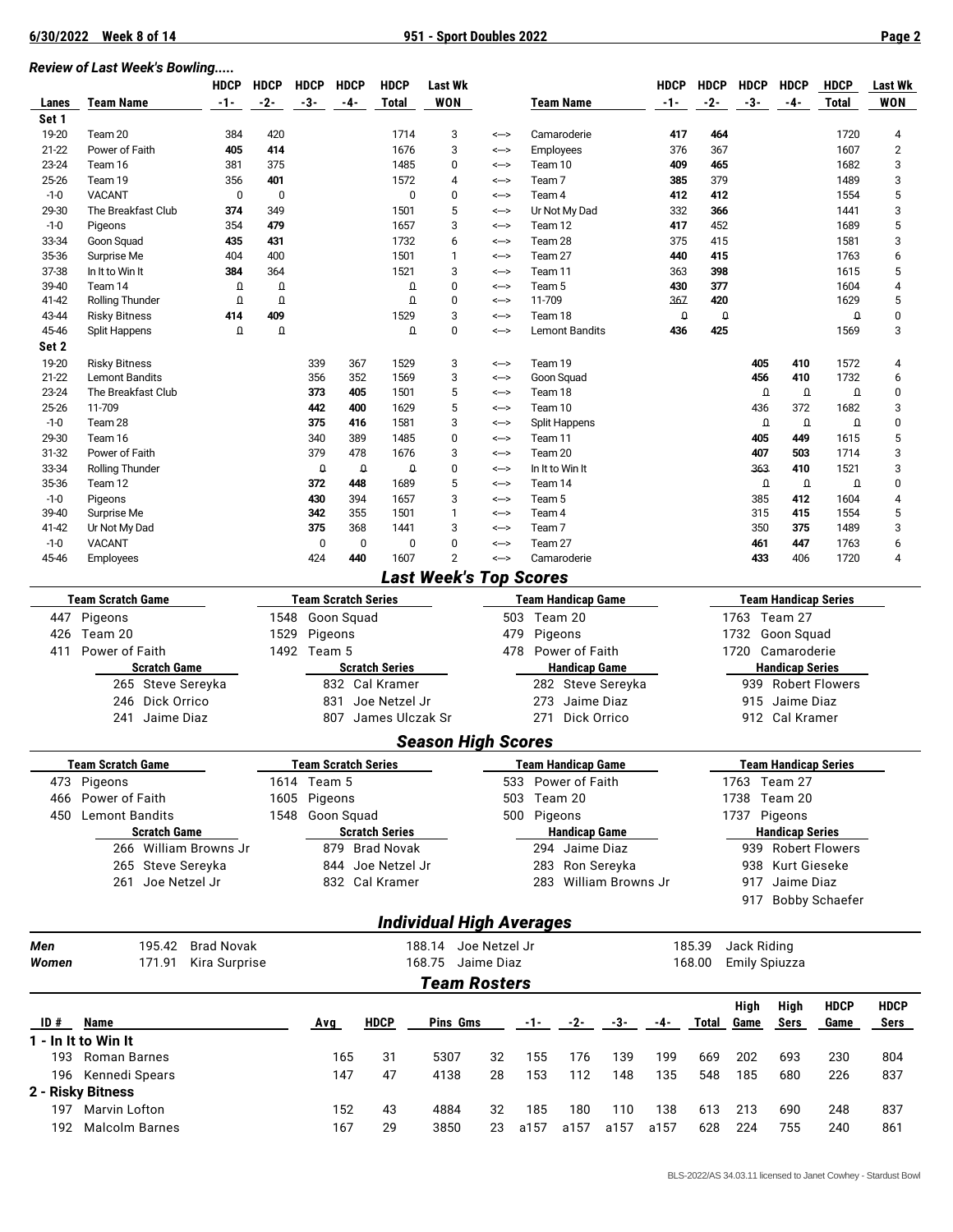| 6/30/2022 Week 8 of 14                                   | 951 - Sport Doubles 2022 |             |             |                |              |              |              |              |            |            |            |             | Page 3                                                        |  |  |
|----------------------------------------------------------|--------------------------|-------------|-------------|----------------|--------------|--------------|--------------|--------------|------------|------------|------------|-------------|---------------------------------------------------------------|--|--|
|                                                          |                          |             |             |                |              |              |              |              |            | High       | High       | <b>HDCP</b> | <b>HDCP</b>                                                   |  |  |
| ID#<br>Name                                              | Avg                      | <b>HDCP</b> | Pins Gms    |                | $-1$ – $-$   | $-2-$        | $-3-$        | -4-          | Total      | Game       | Sers       | Game        | Sers                                                          |  |  |
| 3 - The Breakfast Club<br>Charlene Sample<br>191         | 138                      | 55          | 4417        | 32             | 124          | 142          | 132          | 164          | 562        | 180        | 617        | 234         | 833                                                           |  |  |
| 198<br><b>Brian Hupp</b>                                 | 130                      | 63          | 4161        | 32             | 132          | 89           | 123          | 123          | 467        | 194        | 604        | 246         | 812                                                           |  |  |
| 4 - Team 4                                               |                          |             |             |                |              |              |              |              |            |            |            |             |                                                               |  |  |
| 171<br><b>Tammy Surprise</b>                             | 134                      | 59          | 4301        | 32             | 162          | 143          | 103          | 126          | 534        | 162        | 576        | 221         | 804                                                           |  |  |
| Alphonzo Bullock<br>166                                  | 139                      | 54          | 4478        | 32             | 137          | 156          | 99           | 176          | 568        | 186        | 604        | 231         | 832                                                           |  |  |
| 5 - Team 5                                               |                          |             |             |                |              |              |              |              |            |            |            |             |                                                               |  |  |
| Dick Orrico<br>117                                       | 173                      | 24          | 5563        | 32             | 246          | 157          | 145          | 182          | 730        | 246        | 735        | 271         | 831                                                           |  |  |
| 100<br><b>Brad Novak</b>                                 | 195                      | 4           | 4690        | 24             | 156          | 192          | 212          | 202          | 762        | 256        | 879        | 256         | 879                                                           |  |  |
| 157<br><b>Brian Smelter</b>                              | 182                      | 16          | 1463        | 8              |              |              |              |              | 0          | 222        | 732        | 237         | 792                                                           |  |  |
| 6 - Rolling Thunder                                      |                          |             |             |                |              |              |              |              |            |            |            |             |                                                               |  |  |
| 176 Arnie Fitzwater                                      | 174                      | 23          | 4884        | 28             | a164         | a164         | a164         | a164         | 656        | 211        | 768        | 230         | 844                                                           |  |  |
| Dexter Yu<br>175                                         | 138                      | 55          | 2208        | 16             | a128         | a128         | a128         | a128         | 512        | 181        | 648        | 221         | 784                                                           |  |  |
| 7 - Team 7                                               |                          |             |             |                |              |              |              |              |            |            |            |             |                                                               |  |  |
| 223<br>Kurt Sturghill                                    | 159                      | 36          | 5101        | 32             | 155          | 168          | 134          | 147          | 604        | 210        | 702        | 246         | 842                                                           |  |  |
| 158<br>Keith Moore                                       | 157                      | 38          | 5051        | 32             | 158          | 139          | 144          | 156          | 597        | 207        | 711        | 234         | 835                                                           |  |  |
| $8 - 11 - 709$                                           |                          |             |             |                |              |              |              |              |            |            |            |             |                                                               |  |  |
| <b>Steve Rennie</b><br>224                               | 157<br>171               | 38<br>26    | 5046        | 32<br>28       | 157<br>145   | 152<br>203   | 184<br>193   | 144          | 637<br>732 | 206<br>223 | 700<br>732 | 246<br>254  | 889<br>842                                                    |  |  |
| 153<br><b>Chris Pearson</b><br><b>Ron Roberts</b><br>211 | 127                      | 65          | 4810<br>510 | $\overline{4}$ |              |              |              | 191          | 0          | 165        | 510        | 230         |                                                               |  |  |
| 9 - Lemont Bandits                                       |                          |             |             |                |              |              |              |              |            |            |            |             | 770                                                           |  |  |
| Ron Sereyka<br>173                                       | 172                      | 25          | 5529        | 32             | 212          | 120          | 169          | 135          | 636        | 256        | 801        | 283         | 909                                                           |  |  |
| Steve Sereyka<br>174                                     | 183                      | 15          | 5864        | 32             | 184          | 265          | 147          | 177          | 773        | 265        | 803        | 282         | 879                                                           |  |  |
| 10 - Team 10                                             |                          |             |             |                |              |              |              |              |            |            |            |             |                                                               |  |  |
| 225 Emily Spiuzza                                        | 168                      | 28          | 5376        | 32             | 162          | 234          | 183          | 160          | 739        | 234        | 747        | 265         | 863                                                           |  |  |
| 226<br>Zak Knusel                                        | 164                      | 32          | 5253        | 32             | 183          | 167          | 189          | 148          | 687        | 211        | 701        | 248         | 849                                                           |  |  |
| 11 - Team 11                                             |                          |             |             |                |              |              |              |              |            |            |            |             |                                                               |  |  |
| Jeff Surprise<br>179                                     | 163                      | 33          | 5236        | 32             | 169          | 167          | 157          | 200          | 693        | 202        | 693        | 234         | 829                                                           |  |  |
| 180<br>Mike Weiler                                       | 165                      | 31          | 4645        | 28             | 129          | 166          | 183          | 184          | 662        | 245        | 772        | 280         | 912                                                           |  |  |
| 12 - Team 12                                             |                          |             |             |                |              |              |              |              |            |            |            |             |                                                               |  |  |
| <b>Steve Kramer</b><br>110                               | 158                      | 37          | 4108        | 26             | 150          | 195          | 126          | 158          | 629        | 199        | 667        | 238         | 805                                                           |  |  |
| Phillip Nardi<br>227                                     | 180                      | 18          | 1440        | 8              |              |              |              |              | 0          | 214        | 738        | 236         | 826                                                           |  |  |
| 128<br>Cal Kramer                                        | 182                      | 16          | 4733        | 26             | 210          | 200          | 189          | 233          | 832        | 252        | 832        | 269         | 912                                                           |  |  |
| 13 - Surprise Me                                         |                          |             |             |                |              |              |              |              |            |            |            |             |                                                               |  |  |
| 228<br>Kurt Gieseke                                      | 174                      | 23          | 5570        | 32             | 179          | 185          | 163          | 153          | 680        | 247        | 830        | 274         | 938                                                           |  |  |
| 189<br>Kira Surprise                                     | 171                      | 26          | 5501        | 32             | 178          | 168          | 132          | 155          | 633        | 231        | 785        | 258         | 893                                                           |  |  |
| 14 - Team 14                                             |                          |             |             |                |              |              |              |              |            |            |            |             |                                                               |  |  |
| John Merlak<br>129                                       | 139                      | 54          | 2792        | 20             | a129         | a129         | a129         | a129         | 516        | 189        | 585        | 237         | 795                                                           |  |  |
| 131<br>Ashley Merlak                                     | 109                      | 81          | 1309        | 12             | a99          | a99          | a99          | a99          | 396        | 142        | 447        | 225         | 779                                                           |  |  |
| 15 - Split Happens                                       | 157                      |             | 3770        |                |              |              |              |              | 588        | 198        |            | 238         | 839                                                           |  |  |
| 195 Bradley Schaefer<br><b>Bobby Schaefer</b><br>194     | 160                      | 38<br>36    | 4486        | 24<br>28       | a147<br>a150 | a147<br>a150 | a147<br>a150 | a147<br>a150 | 600        | 218        | 679<br>730 | 267         | 917                                                           |  |  |
| 16 - Team 16                                             |                          |             |             |                |              |              |              |              |            |            |            |             |                                                               |  |  |
| 229<br>Dylan Primdahl                                    | 158                      | 37          | 5069        | 32             | 157          | 151          | 116          | 165          | 589        | 233        | 734        | 270         | 870                                                           |  |  |
| 116 Jack Riding                                          | 185                      | 13          | 5191        | 28             | a175         | a175         | a175         | a175         | 700        | 258        | 787        | 272         | 843                                                           |  |  |
| 17 - Employees                                           |                          |             |             |                |              |              |              |              |            |            |            |             |                                                               |  |  |
| 170 Anthony Pope                                         | 168                      | 28          | 1348        | 8              | a158         | a158         | a158         | a158         | 632        | 238        | 682        | 268         | 802                                                           |  |  |
| 188 Tommy Reiche                                         | 179                      | 18          | 4308        | 24             | 169          | 160          | 217          | 233          | 779        | 233        | 789        | 254         | 893                                                           |  |  |
| 18 - Team 18                                             |                          |             |             |                |              |              |              |              |            |            |            |             |                                                               |  |  |
| 164 Nathan Arias                                         | 174                      | 23          | 4887        | 28             | a164         | a164         | a164         | a164         | 656        | 211        | 748        | 226         | 813                                                           |  |  |
| 163 Holly Santucci                                       | 151                      | 44          | 3024        | 20             | a141         | a141         | a141         | a141         | 564        | 201        | 664        | 248         | 852                                                           |  |  |
| 19 - Team 19                                             |                          |             |             |                |              |              |              |              |            |            |            |             |                                                               |  |  |
| Krystyna Panek<br>187                                    | 164                      | 32          | 5264        | 32             | 137          | 194          | 185          | 154          | 670        | 200        | 723        | 233         | 867                                                           |  |  |
| 161<br>Matt Jazwiec                                      | 175                      | 22          | 4732        | 27             | a165         | 153          | 166          | 202          | 686        | 217        | 760        | 238         | 809                                                           |  |  |
| 20 - Team 20                                             |                          |             |             |                |              |              |              |              |            |            |            |             |                                                               |  |  |
| 230 Michelle Murphy                                      | 151                      | 44          | 4232        | 28             | 133          | 165          | 136          | 185          | 619        | 185        | 637        | 230         | 821                                                           |  |  |
| 190<br>Jaime Diaz                                        | 168                      | 28          | 4725        | 28             | 174          | 178          | 194          | 241          | 787        | 257        | 787        | 294         | 917                                                           |  |  |
| 21 - Ur Not My Dad                                       |                          |             |             |                |              |              |              |              |            |            |            |             |                                                               |  |  |
| Alex Alvarez<br>231                                      | 156                      | 39          | 5018        | 32             | 143          | 162          | 146          | 182          | 633        | 193        | 687        | 247         | 873                                                           |  |  |
| 232<br>Carlos Alvarez                                    | 156                      | 39          | 5003        | 32             | 114          | 129          | 154          | 111          | 508        | 212        | 699        | 240         | 815                                                           |  |  |
| 22 - Camaroderie                                         |                          |             |             |                |              |              |              |              |            |            |            |             |                                                               |  |  |
| <b>Brian Whipple</b><br>233                              | 151                      | 44          | 4835        | 32             | 156          | 183          | 154          | 158          | 651        | 220        | 702        | 270         | 902                                                           |  |  |
| 234<br>Ken Whipple                                       | 152                      | 43          | 4893        | 32             | 171          | 191          | 189          |              |            |            |            |             | 150 2022/AS 34.03:11 licensed to Janet Cowney - Stardust Bowl |  |  |